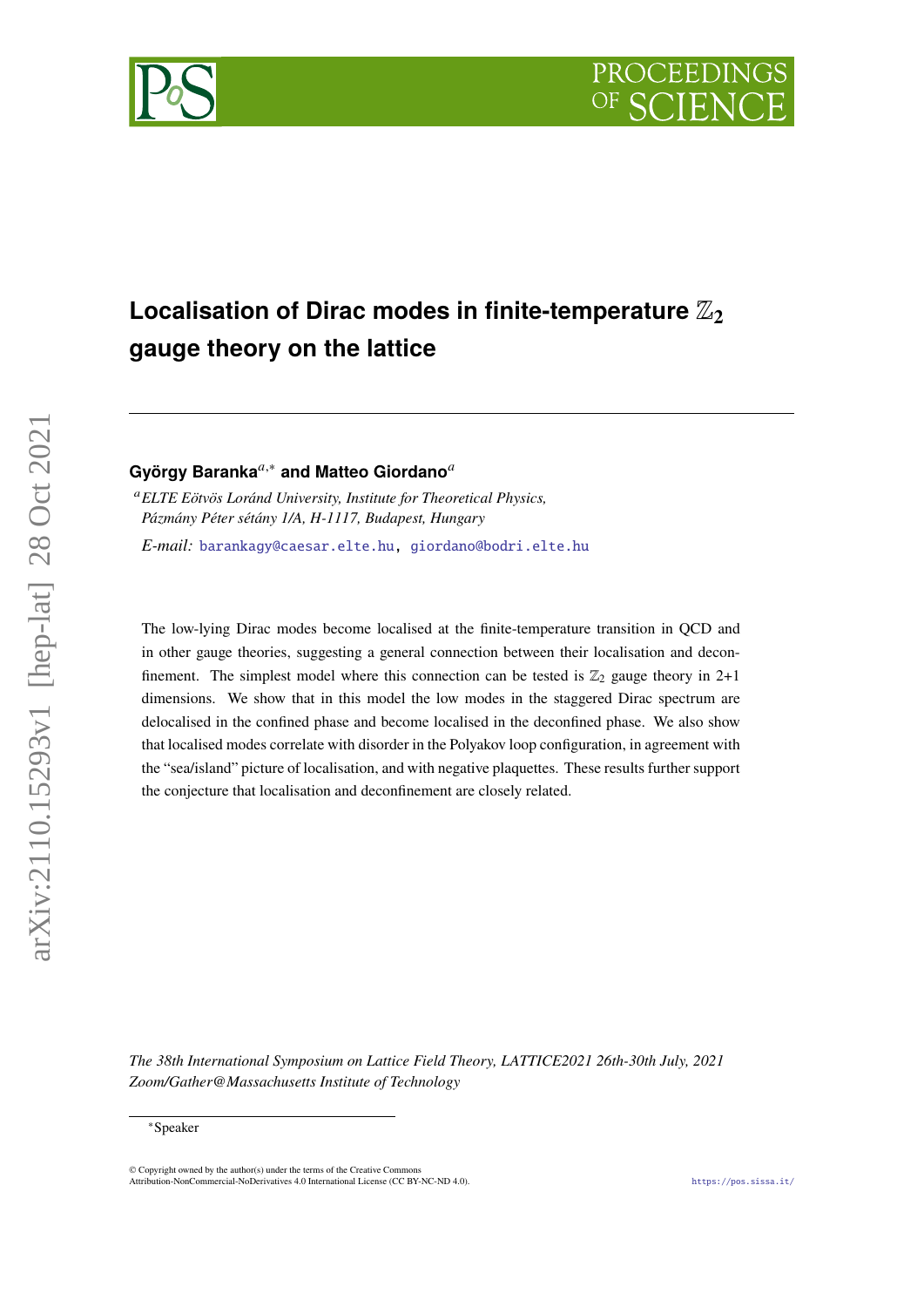### **1. Introduction**

In recent years it has become apparent that there is a strong relation between the confining properties of gauge theories and the localisation properties of Dirac eigenmodes. It is now established that the low modes of the Dirac operator become localised in the high temperature phase of OCD, up to a temperature-dependent point in the spectrum  $[1-4]$  $[1-4]$ . This phenomenon is found in other gauge theories and gauge related models as well  $[5-11]$  $[5-11]$ . For a recent review see [\[12\]](#page-7-1). This situation was put into a relation with the ordering of Polyakov loops in the high temperature phase in the so-called "sea/islands" picture of localisation, according to which the low Dirac modes localise near "energetically" favourable fluctuations in the ordered sea of Polyakov loops. Clear numerical evidence for this correlation was found [\[3,](#page-6-3) [4,](#page-6-1) [13\]](#page-7-2).

Localisation of eigenmodes caused by disorder is a well-studied phenomenon in condensed matter physics [\[14\]](#page-7-3). Detailed numerical studies have confirmed that localisation of the low-lying Dirac modes in QCD at high temperature shares the same critical features with three-dimensional Hamiltonians with on-site disorder in the appropriate symmetry class [\[15](#page-7-4)[–17\]](#page-7-5). This is compatible with the conjectured connection between localised modes and Polyakov loop fluctuations, that have the right properties to be the relevant source of disorder.

An interesting aspect of the sea/islands picture is its simplicity, as it basically only requires ordering of the Polyakov loops. This suggests that localised low Dirac modes will generally be found in the deconfined phase of a gauge theory. This has been confirmed by numerical studies in a variety of models  $[5-11, 18, 19]$  $[5-11, 18, 19]$  $[5-11, 18, 19]$  $[5-11, 18, 19]$  $[5-11, 18, 19]$  $[5-11, 18, 19]$ . All these findings strongly support the connection between localisation and deconfinement. In Ref. [\[20\]](#page-7-8) we pushed this connection to the limit and studied the simplest gauge group where a deconfining transition is found, i.e.,  $\mathbb{Z}_2$  gauge theory in 2+1 dimensions.

## **2.**  $\mathbb{Z}_2$  **gauge theory**

The phase diagram of  $\mathbb{Z}_2$  gauge theory with standard Wilson action on a cubic  $N_t \times N_s^2$  lattice was studied in detail in Ref. [\[21\]](#page-7-9), exploiting the duality with the three dimensional Ising model. A second order phase transition was found at a critical  $\beta_c = \beta_c(N_t)$  separating the confined  $(\beta < \beta_c)$ and deconfined ( $\beta > \beta_c$ ) phases. The relevant order parameter of the transition is the expectation value of the Polyakov loop,

$$
P(\vec{x}) = \prod_{z=0}^{N_t - 1} U_1(t, \vec{x}).
$$
 (1)

In the thermodinamic limit, this quantity vanishes in the confined phase, while it is nonzero in the deconfined phase, where  $P(\vec{x})$  takes mostly either the +1 or the −1 value. The physically relevant case, corresponding to the presence of infinitely heavy fermions, is when Polyakov loops prefer the +1 value. We call this the "physical" sector, while the other case is the "unphysical" sector.

In Ref. [\[20\]](#page-7-8) we studied the staggered Dirac operator in the background of  $\mathbb{Z}_2$  gauge field configurations. For  $\mathbb{Z}_2$  gauge group the staggered operator reads

$$
D_{n,n'}^{\text{stag}} = \frac{1}{2} \sum_{\mu=1}^{3} \eta_{\mu}(n) (U_{\mu}(n)\delta_{n+\hat{\mu},n'} - U_{\mu}(n-\hat{\mu})\delta_{n-\hat{\mu},n'}), \quad \eta_{\mu}(n) = (-1)^{\sum_{\nu < \mu} n_{\nu}},\tag{2}
$$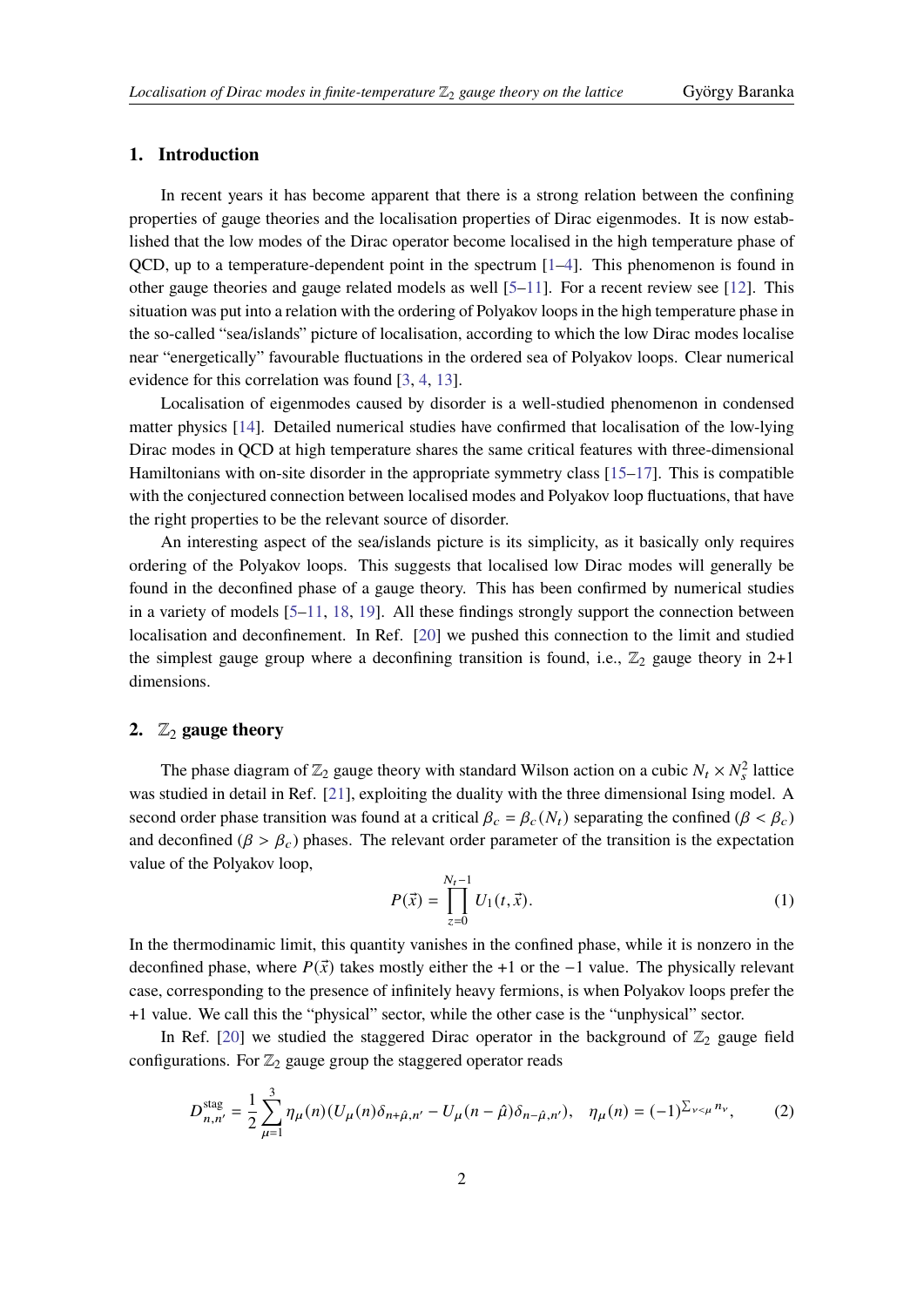where  $U_{\mu}(n) = \pm 1$ , with periodic boundary conditions in the spatial directions and antiperiodic boundary conditions in the temporal direction. The staggered operator is anti-Hermitian and so has purely imaginary eigenvalues,

$$
D^{\text{stag}}\psi_l = i\lambda_l \psi_l, \ \lambda_l \in \mathbb{R}.\tag{3}
$$

The chiral property  $\{\varepsilon, D^{\text{stag}}\} = 0$ , with  $\varepsilon(n) = (-1)^{\sum_{\mu=1}^{3} n_{\mu}}$  implies furthermore

$$
D^{\text{stag}} \varepsilon \psi_l = -i\lambda_l \varepsilon \psi_l,\tag{4}
$$

so that the spectrum is symmetric about zero.

## **3. Localisation of Dirac eigenmodes**

The simplest way to detect localised modes is by using the so-called participation ratio,

$$
PR_{l} = \frac{1}{N_{t}V} \left( \sum_{n} |\psi_{l}(n)|^{4} \right)^{-1},
$$
\n(5)

which measures the fraction of spacetime that the  $l^{\text{th}}$  mode effectively occupies. As  $V \rightarrow \infty$ , this quantity tends to zero for localised modes, while it tends to a finite value for fully delocalised modes with  $|\psi_1(n)|^2 \sim 1/(VN_t)$ .

To identify the spectral regions where modes are localised, one divides the spectrum into small bins (ideally infinitesimal), and averages the PR over modes within each bin and over gauge configurations,

$$
PR(\lambda, N_s) = \frac{\langle \sum_l \delta(\lambda - \lambda_l) PR_l \rangle}{\sum_l \delta(\lambda - \lambda_l) \rangle},
$$
\n(6)

studying then the behaviour of  $PR(\lambda, N_s)$  as  $N_s$  is changed. The same was done for the other observables that we used in this study. At large  $N_s$  one expects the following behaviour of  $PR(\lambda, N_s),$ 

$$
PR(\lambda, N_s) \simeq c(\lambda) N_s^{\alpha(\lambda)-2},\tag{7}
$$

with some volume-independent  $c(\lambda)$ , where  $\alpha(\lambda)$  is the fractal dimension of the eigenmodes in the given spectral region. For fully delocalised modes  $\alpha = 2$ , while for localised modes  $\alpha = 0$ . The fractal dimension can be extracted from a pair of different system sizes  $(N_{s1,s2}),$ 

$$
\alpha(\lambda) = 2 + \log \left( \frac{\text{PR}(\lambda, N_{s1})}{\text{PR}(\lambda, N_{s2})} \right) / \log \left( \frac{N_{s1}}{N_{s2}} \right),\tag{8}
$$

for sufficiently large sizes.

It is expected from the sea/islands picture of localisation that localised modes strongly correlate with fluctuations of the Polyakov loops. To test this correlation one can introduce the following observable,

$$
\mathcal{P}(\lambda) = \frac{\langle \sum_{l} \delta(\lambda - \lambda_{l}) \sum_{t, \vec{x}} P(\vec{x}) | \psi_{l}(t, \vec{x}) |^{2} \rangle}{\sum_{l} \delta(\lambda - \lambda_{l})},
$$
\n(9)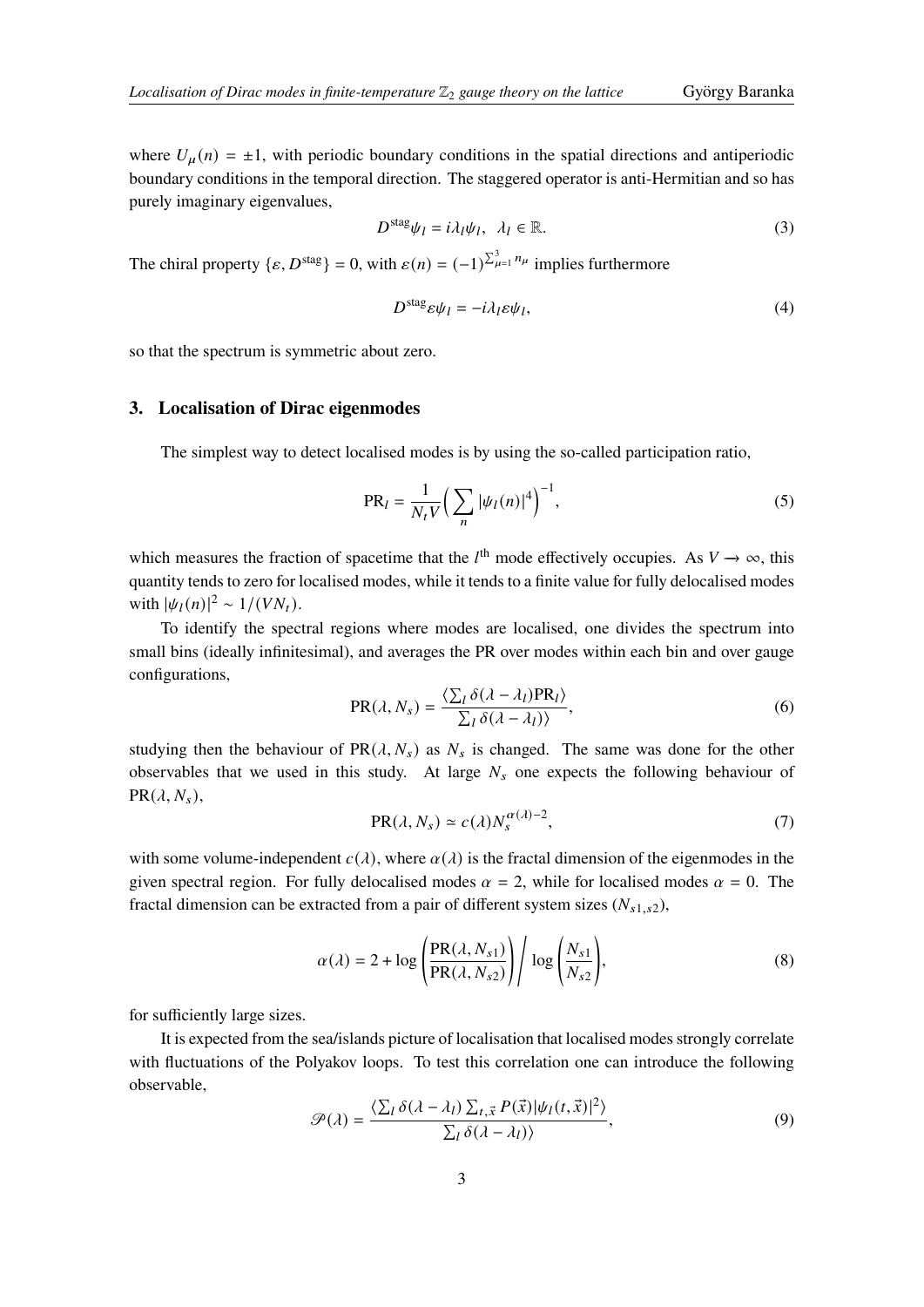i.e., the spatial average of Polyakov loops weighted by the fermion mode density, or the "Polyakov loop seen by a mode" [\[13\]](#page-7-2). For fully delocalised modes one expects

$$
\sum_{t,\vec{x}} P(\vec{x}) |\psi_l(t,\vec{x})|^2 \simeq \frac{1}{N_t V} \sum_{t,\vec{x}} P(\vec{x}) = \frac{1}{V} \sum_{\vec{x}} P(\vec{x}) = \overline{P},\tag{10}
$$

and so approximately  $\mathcal{P} \simeq \langle P \rangle$  in spectral regions where modes are extended. For localised modes (localised in a volume  $V_0$ ) one expects instead

$$
\sum_{t,\vec{x}} P(\vec{x}) |\psi_l(t,\vec{x})|^2 \simeq \frac{1}{N_t V_0} \sum_{t,\vec{x} \in V_0} P(\vec{x}) = \frac{1}{V_0} \sum_{\vec{x} \in V_0} P(\vec{x}) = \overline{P}_{V_0},\tag{11}
$$

where  $\overline{P}_{V_0}$  is the average Polyakov loop in the occupied volume. In the deconfined phase in the physical sector, low modes are expected to prefer negative Polyakov loops, thus their  $\mathcal P$  is expected to be much smaller than  $\overline{P}$ .

It was pointed out in Ref. [\[22\]](#page-7-10) that the deconfinement transition is also characterised by the largest cluster of negative plaquettes ceasing to scale like the system size, so that it is not fully delocalised anymore in the deconfined phase. It is interesting then to check how localised modes and negative plaquettes correlate. To do this we have introduced the two following observables,

$$
\mathcal{U}(\lambda) = \frac{\langle \sum_{l} \delta(\lambda - \lambda_{l}) \sum_{n} A(n) |\psi_{l}(n)|^{2} \rangle}{\sum_{l} \delta(\lambda - \lambda_{l})}, \quad \tilde{\mathcal{U}}(\lambda) = \frac{\langle \sum_{l} \delta(\lambda - \lambda_{l}) \sum_{n, A(n) > 0} |\psi_{l}(n)|^{2} \rangle}{\sum_{l} \delta(\lambda - \lambda_{l})}, \quad (12)
$$

where  $A(n)$  counts the number of negative plaquettes touching site n.  $\mathcal U$  then measures the average number of negative plaquettes touched by the modes, while  $\tilde{\mathcal{U}}$  measures how much of the modes are touched by at least one negative plaquette. For delocalised modes one expects  $\sum_{n} A(n) |\psi_{l}(n)|^{2} \simeq 1/(N_{t}V) \sum_{n} A(n)$ , thus approximately  $\mathcal{U} \simeq 6(1 - \langle U_{\mu\nu\rangle})$  in spectral regions where modes are extended. Estimating  $\tilde{\mathcal{U}}$  is instead not so straightforward, but  $2(1 - \langle U_{\mu\nu} \rangle)$  turns out to provide an accurate lower bound.

#### **4. Numerical results**

We performed numerical simulations both in the confined and in the deconfined phase of the theory, on cubic lattices with  $N_t = 4$  and  $N_s = 20, 24, 28, 32$ . We used  $\beta$  values on both sides of the critical coupling  $\beta_c = 0.73107(2)$  [\[21\]](#page-7-9). Simulations were performed using the standard Metropolis algorithm. In this work we mainly show the results for the physical sector in the deconfined phase. Results for the unphysical sector can be found in [\[20\]](#page-7-8).

For the free Dirac operator (i.e., on the trivial configuration  $U_{\mu}(n) = 1, \forall n, \mu$ ) in 2+1 dimensions the positive eigenvalues are in the region  $\lambda_{(0)} \leq \lambda \leq \lambda_{(1)}$ , where  $\lambda_{(0)} = 1/\sqrt{2}$  and  $\lambda_{(1)} = \sqrt{5/2}$ . Based on these values the spectrum for nontrivial configurations can be divided into three regions: low modes ( $\lambda < \lambda_{(0)}$ ), bulk modes ( $\lambda_{(0)} \leq \lambda \leq \lambda_{(1)}$ ), and high modes ( $\lambda > \lambda_{(1)}$ ).

#### **4.1 Participation ratio and fractal dimension**

Our results for the "size" of the modes,  $PR \cdot N_t V$ , computed locally in the spectrum, are shown in Figs. [1](#page-4-0) and [2.](#page-4-1) In the same figures we also show the fractal dimension  $\alpha$ . The statistical error was estimated by linear propagation of the jackknife errors on  $PR(\lambda, N_s)$ .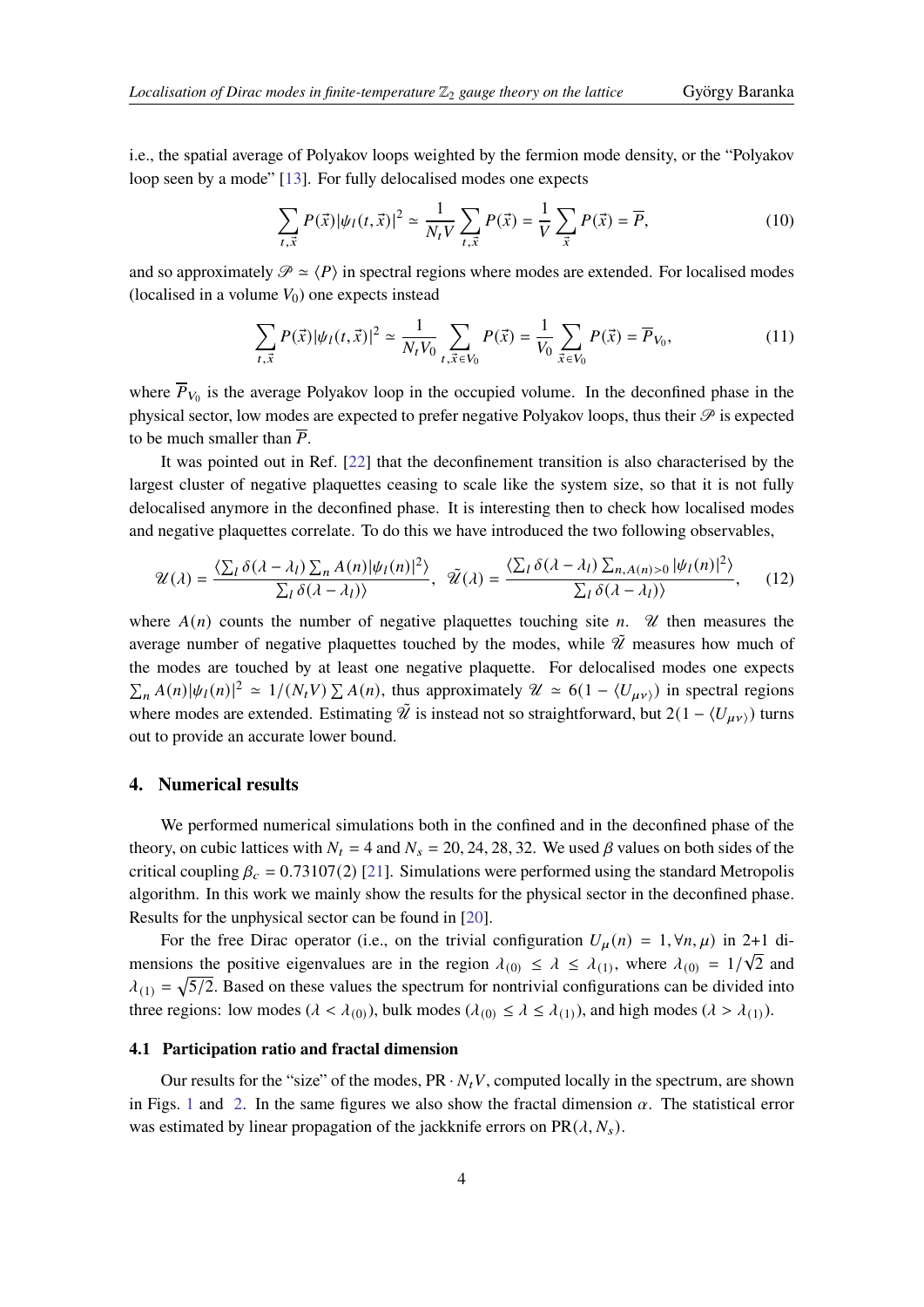<span id="page-4-0"></span>

<span id="page-4-1"></span>**Figure 1:** Confined phase: mode size PR  $\cdot N_t V$  (bottom panel) and fractal dimension  $\alpha$  (top panel).



**Figure 2:** Deconfined phase: mode size PR  $\cdot N_t V$  (bottom panel) and fractal dimension  $\alpha$  (top panel).

In the confined phase (Fig. [1\)](#page-4-0) the size of the low modes increases with the volume, but not as fast as one would expect for fully delocalised modes. This means that low modes are delocalised but with a nontrivial fractal dimension, which starts from around  $\alpha \approx 1$  for the lowest modes and increases towards 2 as one approaches the bulk. Bulk modes are delocalised with  $\alpha$  close to 2. For high modes, the size of the occupied volume does not change with the system size. This means that these modes are localised, as shown by a fractal dimension compatible with zero.

In the deconfined phase in the physical sector, the size of the low modes does not change with the volume and so the fractal dimension is zero. This indicates that these modes are localised. Bulk modes are fully delocalised ( $\alpha \approx 2$ ), and high modes are still localised.

We also studied the fractal dimension of the near-zero modes (Fig. [3\)](#page-5-0) as a function of  $\beta$ . For  $\beta < \beta_c$  the fractal dimension  $\alpha$  is around 1, which means that these modes are delocalised with a nontrivial fractal dimension. For  $\beta > \beta_c$  in the physical sector, near-zero modes get localised  $(\alpha \approx 0)$ , while in the unphysical sector they do not and  $\alpha > 1$ .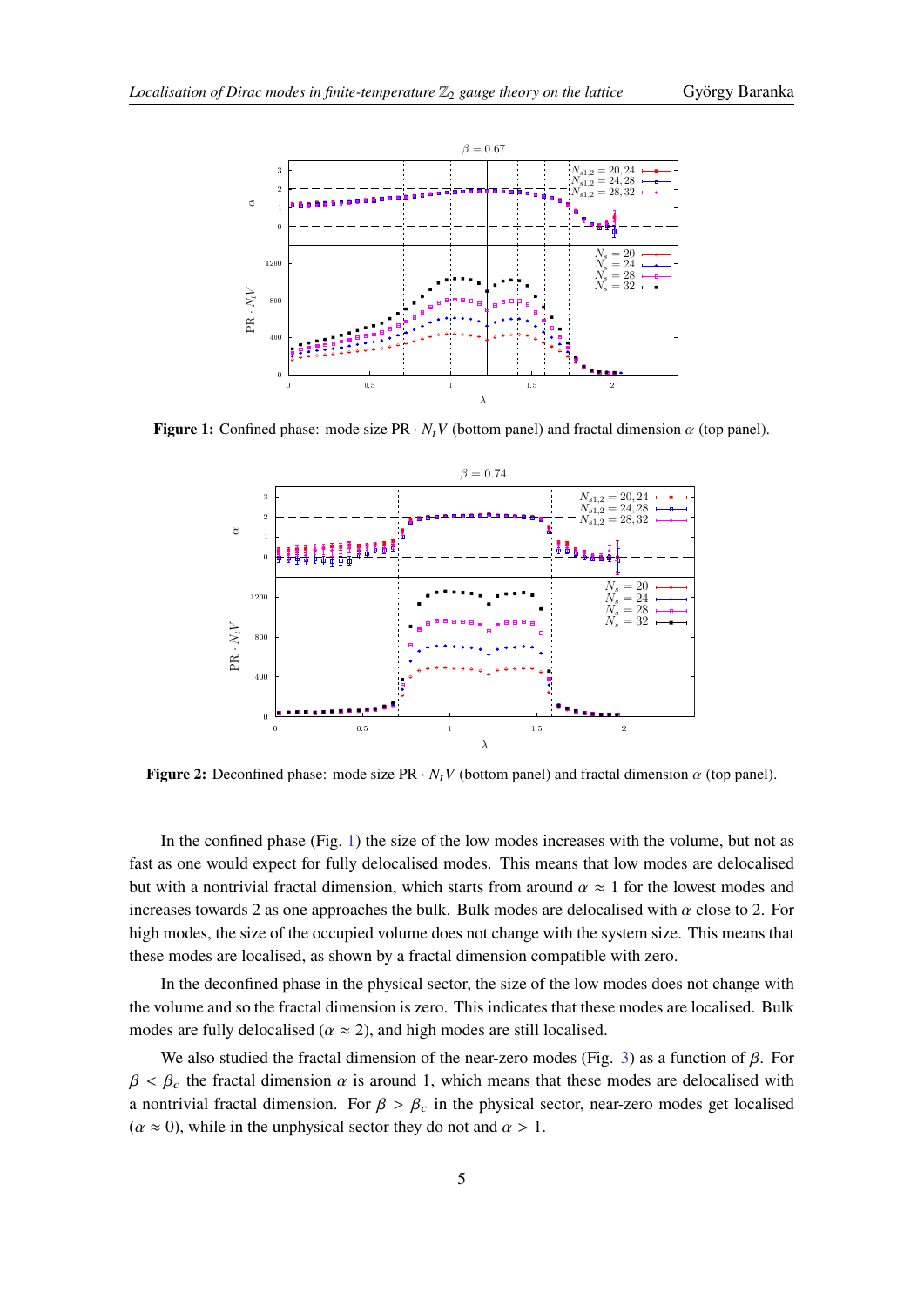<span id="page-5-0"></span>

<span id="page-5-1"></span>**Figure 3:** Fractal dimension in the lowest spectral bin  $(|\lambda| < 0.05)$ , with physical and unphysical sectors combined in the confined phase, and shown separately in the deconfined phase, estimated with various pairs of system sizes. The critical coupling  $\beta_c$  is marked by the dashed vertical line.



**Figure 4:** Deconfined phase: Polyakov loop weighted by the modes (physical sector). The dashed blue line represents the average Polyakov loop.

#### **4.2 Polyakov loops**

In Fig. [4](#page-5-1) we show the Polyakov loop weighted by the modes in the deconfined phase, physical sector. In spite of the fact that typically around 90% of the Polyakov loops in a configuration are positive at this  $\beta$ , one finds  $\mathcal{P} \approx 0$  for low modes, and  $\mathcal{P} < 0$  for high modes. This shows that negative Polyakov loops and localised modes are strongly correlated, as expected.

# **4.3 Negative plaquettes**

In Fig. [5](#page-6-4) we show  $\mathcal U$  and  $\tilde \mathcal U$  in the confined and deconfined phase. Low and high modes prefer to live close to clusters of negative plaquettes, with no significant difference between confined and deconfined phase. However, as one crosses the temperature of the deconfinement transition, the number of negative plaquettes decreases significantly, while  $\mathcal U$  and  $\tilde{\mathcal U}$  do not change much. For low modes it is only possible if they become localised near negative plaquettes in the deconfined phase.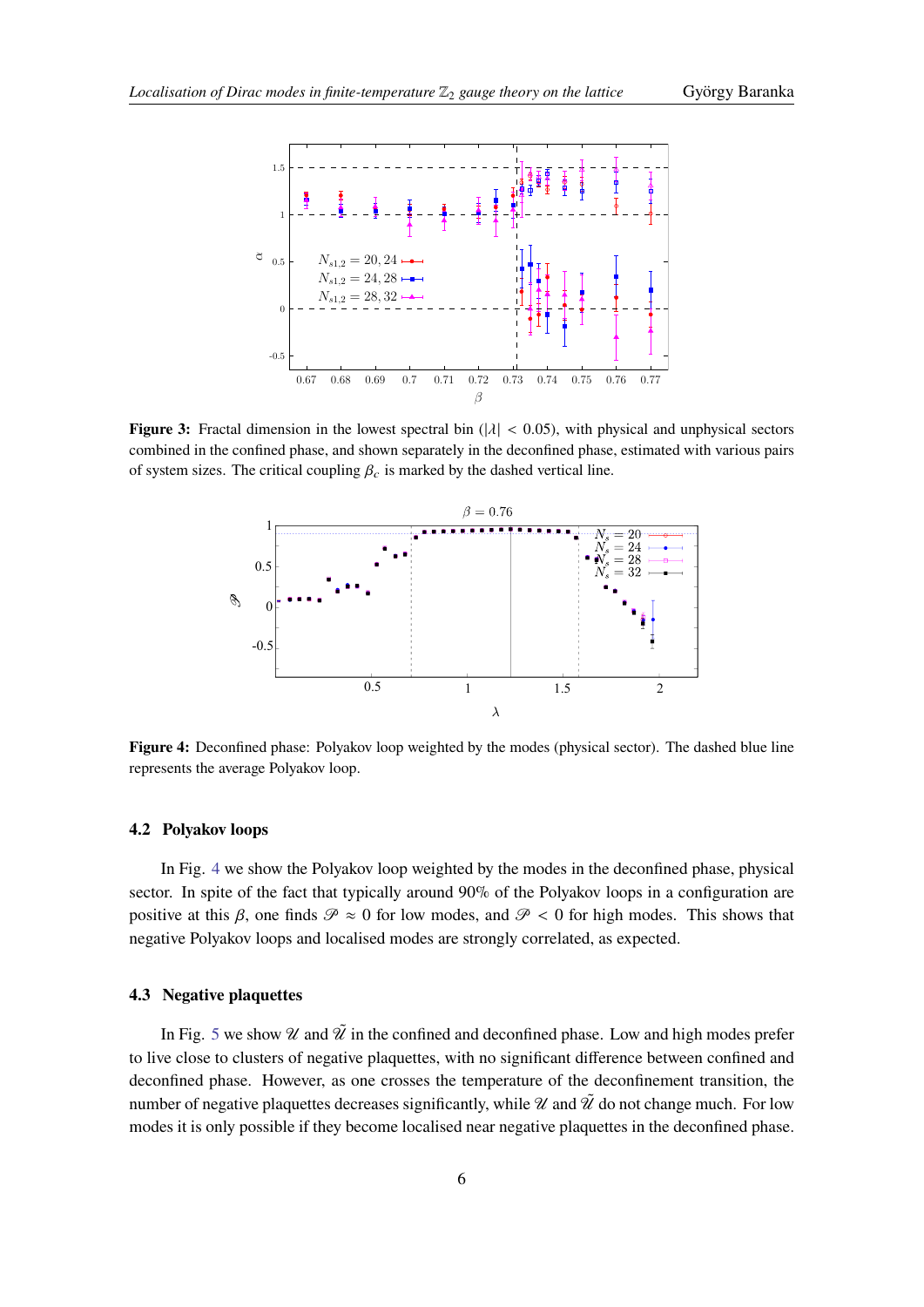<span id="page-6-4"></span>

**Figure 5:** Average number of negative plaquettes touched by a mode (left panel, confined phase (top) and deconfined phase (bottom)). Part of mode touched by a negative plaquette (right panel, confined phase (top) and deconfined phase (bottom)). Horizontal dashed lines correspond to  $6(1 - \langle U_{\mu\nu} \rangle)$  (left panel) and  $2(1 - \langle U_{\mu\nu} \rangle)$  (right panel).

## **5. Conclusions**

The finite-temperature deconfinement transition leads to the appearance of localised Dirac modes at the low end of the spectrum in a variety of gauge theories. In Ref. [\[20\]](#page-7-8) we have studied the localisation properties of the eigenmodes of the staggered Dirac operator in the background of  $\mathbb{Z}_2$  gauge field configurations on the lattice in 2+1 dimensions. This is the simplest gauge theory displaying a deconfining transition at finite temperature, and so provides the most basic test of the sea/islands picture of localisation. This picture is confirmed by this work. A novel result is that the very high modes, near the upper end of the spectrum, are localised in both phases of the theory. We have also shown that there is a strong correlation between negative plaquettes and localised modes.

# **References**

- <span id="page-6-0"></span>[1] A.M. García-García and J.C. Osborn, *[Phys. Rev. D](https://doi.org/10.1103/physrevd.75.034503)* **75** (2007) [[hep-lat/0611019](https://arxiv.org/abs/hep-lat/0611019)].
- [2] T.G. Kovács and F. Pittler, *[Phys. Rev. D](https://doi.org/10.1103/physrevd.86.114515)* **86** (2012) [[1208.3475](https://arxiv.org/abs/1208.3475)].
- <span id="page-6-3"></span>[3] G. Cossu and S. Hashimoto, *[J. High Energy Phys.](https://doi.org/10.1007/jhep06(2016)056)* **2016** (2016) [[1604.00768](https://arxiv.org/abs/1604.00768)].
- <span id="page-6-1"></span>[4] L. Holicki, E.-M. Ilgenfritz and L. von Smekal, *PoS* **[LATTICE2018](https://doi.org/10.22323/1.334.0180)** (2018) 180 [[1810.01130](https://arxiv.org/abs/1810.01130)].
- <span id="page-6-2"></span>[5] M. Göckeler, P.E.L. Rakow, A. Schäfer, W. Söldner and T. Wettig, *[Phys. Rev. Lett.](https://doi.org/10.1103/physrevlett.87.042001)* **87** (2001) [[hep-lat/0103031](https://arxiv.org/abs/hep-lat/0103031)].
- [6] T.G. Kovács, *[Phys. Rev. Lett.](https://doi.org/10.1103/PhysRevLett.104.031601)* **104** (2010) 031601 [[0906.5373](https://arxiv.org/abs/0906.5373)].
- [7] T.G. Kovács and F. Pittler, *[Phys. Rev. Lett.](https://doi.org/10.1103/PhysRevLett.105.192001)* **105** (2010) 192001 [[1006.1205](https://arxiv.org/abs/1006.1205)].